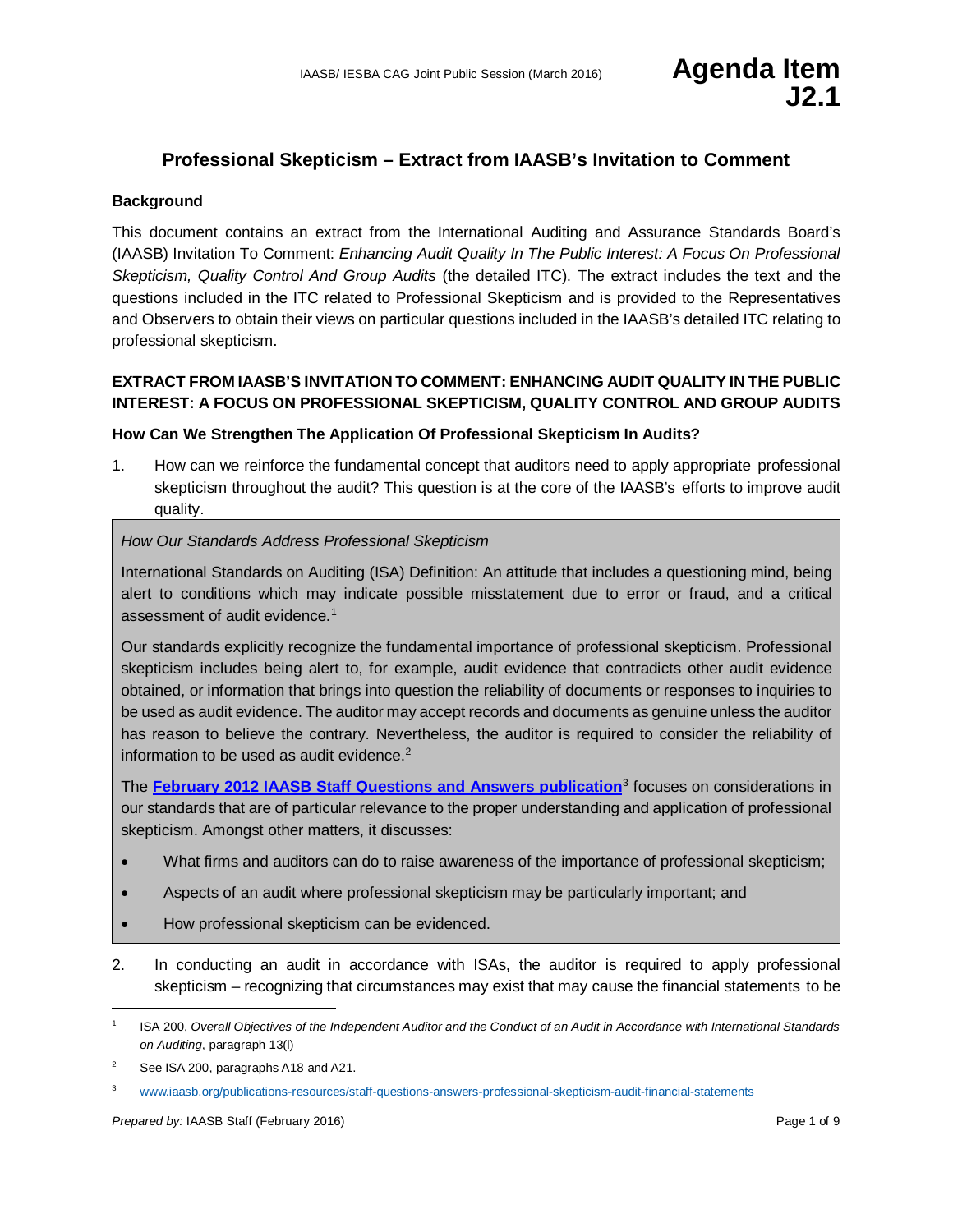misstated. Professional skepticism is essential in all aspects of the audit – from planning and risk assessment through to the critical assessment of audit evidence in forming the auditor's conclusions. We believe it is in the public interest to explore what can be done to re-emphasize the important role of professional skepticism in audits of financial statements.

### **Calls for Action**

- 3. Investors, regulators and other stakeholders expect auditors to challenge management's assertions, including when management has used an expert to help prepare financial statements. Unless auditors do so, they cannot appropriately plan and perform an audit – nor can they conclude, with confidence, whether an entity's financial statements are fairly presented in accordance with the applicable financial reporting framework.
- 4. Concern about instances in which auditors did not appropriately apply professional skepticism in their audits is a globally recurring theme in audit inspection findings, and has been central to our discussions about audit quality. International Forum of Independent Audit Regulators has suggested that enhanced professional skepticism by auditors will contribute significantly to improving the quality of audits and that firms should prioritize efforts in this area.

The Public Interest Oversight Board (PIOB) noted that professional skepticism, as a state of the mind and attitude, should govern the performance of auditors, and inspire the attitude of other accountants, e.g., accountants in business. When accountants (practitioners, non-practitioners, accountants in business) do not display proper professional skepticism it is recognized as a barrier to effective performance.

- September 201[4 Conclusions from the PIOB Public Interest Workshop](http://www.iaasb.org/system/files/meetings/files/Agenda%20Item%201-C%20-%20PIOB%20Sept%202014%20Public%20Interest%20Workshop%20Conclusions.pdf)<sup>[4](#page-1-0)</sup>

- 5. We are seeking to understand what our stakeholders think about the "root causes" of these inspection findings, including their views about why auditors are not, or do not appear to be, appropriately applying professional skepticism. In particular, we want to know how auditors in practice are able to conclude that they have appropriately applied professional skepticism.
- 6. Questions have also been raised about how auditors can more clearly demonstrate the application of professional skepticism, in particular how to better describe the basis for the auditor's professional judgments and conclusions and how the auditor's mindset has affected the nature, timing and extent of audit procedures performed.
- 7. We have noticed that research studies sometimes describe the concept of professional skepticism in a manner that differs from how the concept is defined and addressed in the ISAs. For example, some studies describe the application of professional skepticism by referring to outcomes such as auditors assessing certain accounts as more susceptible to risk, obtaining more evidence or explicitly searching for inconsistent evidence, challenging management's judgments, or investigating differences between management's and the auditor's judgments.

<span id="page-1-0"></span> <sup>4</sup> [www.iaasb.org/system/files/meetings/files/Agenda%20Item%201-C%20-](http://www.iaasb.org/system/files/meetings/files/Agenda%20Item%201-C%20-%20PIOB%20Sept%202014%20Public%20Interest%20Workshop%20Conclusions.pdf) [%20PIOB%20Sept%202014%20Public%20Interest%20Workshop%20Conclusions.pdf](http://www.iaasb.org/system/files/meetings/files/Agenda%20Item%201-C%20-%20PIOB%20Sept%202014%20Public%20Interest%20Workshop%20Conclusions.pdf)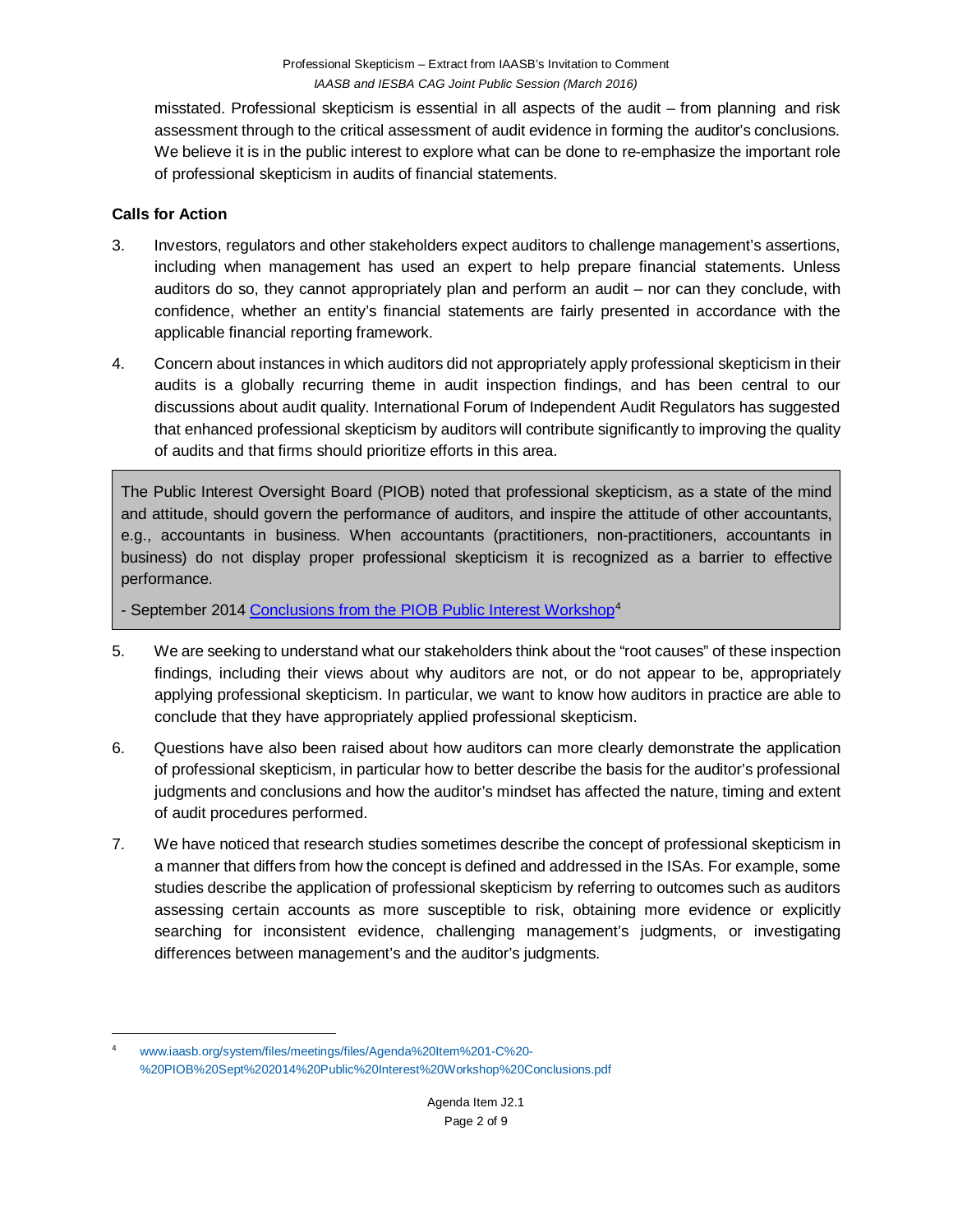8. The existence of various ways to describe the application of professional skepticism indicates that the concept of professional skepticism, and the expectations of how auditors should appropriately apply it, may need to be more clearly articulated in our standards.

### **Factors Influencing Professional Skepticism**

9. The topic of professional skepticism is addressed in the IAASB's standards and is also touched on in the International Accounting Education Standards Board's (IAESB) International Education Standards (IESs) and the International Ethics Standards Board for Accountants' *Code of Ethics for Professional Accountants* (IESBA Code), referred to collectively in this consultation as the International Standards. The table below depicts the concepts in the IESs and the IESBA Code that are relevant to the application of professional skepticism in audits.

| <b>Relevant Concepts in the IESs</b> |                                                                                     | <b>Relevant Concepts in the IESBA Code</b> |
|--------------------------------------|-------------------------------------------------------------------------------------|--------------------------------------------|
| $\bullet$                            | Technical competence for professional                                               | Integrity<br>$\bullet$                     |
|                                      | accountants                                                                         | Objectivity<br>$\bullet$                   |
|                                      | Professional skills                                                                 | Independence of mind<br>$\bullet$          |
|                                      | Professional development, including with<br>respect to values, ethics and attitudes | Professional competence and due care       |
|                                      |                                                                                     | Professional behavior<br>٠                 |

### *Professional Skepticism, Professional Judgment and Documentation*

- 10. The concepts of professional skepticism and professional judgment are closely related, and together are key inputs to audit quality. Professional skepticism often facilitates the appropriate exercise of professional judgment by an auditor. Similarly, the application of professional skepticism requires professional judgment. Both concepts are essential to the auditor's decision-making.
- 11. Professional judgment is defined in the ISAs as the application of relevant training, knowledge and experience, within the context provided by auditing, accounting and ethical standards, in making informed decisions about appropriate actions in the audit engagement. [5](#page-2-0) The application of professional skepticism is especially important in the context of audit work on those areas of the financial statements that are highly judgmental or subjective – areas that are influenced, for example, by recent developments in financial reporting standards.
- 12. While professional skepticism is an attitude, this attitude is applied in making professional judgments that provide the basis for auditors' actions. The documentation of professional judgments made, and actions taken, may provide evidence that professional skepticism



<span id="page-2-0"></span> $5$  ISA 200, paragraph 13(k)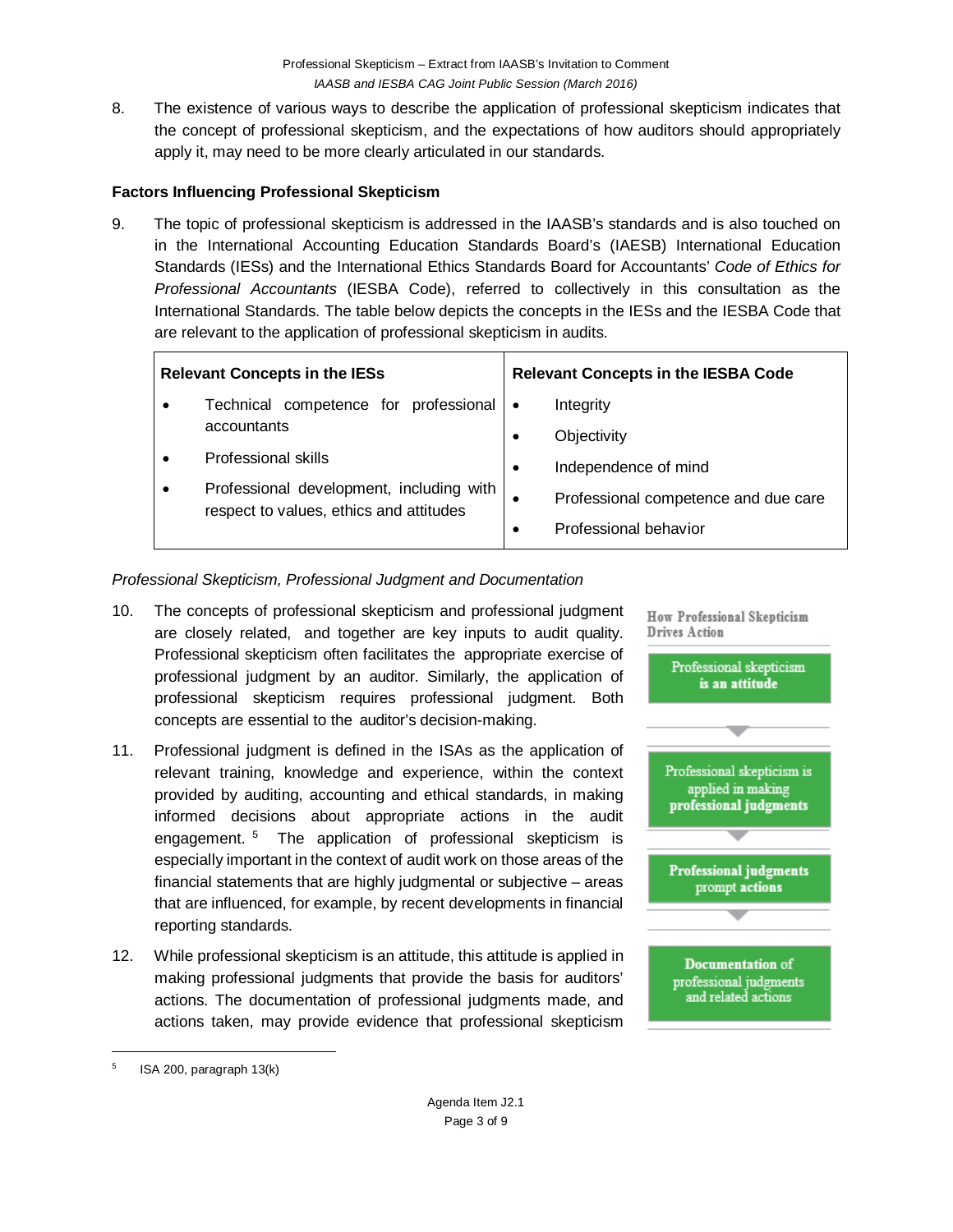was applied. The diagram to the right is a simple illustration of how professional skepticism drives action. Other relevant concepts in accounting, auditing and ethical requirements, including independence of mind, objectivity, and competence, as well as firm-specific and environmental factors may impact the application of profession skepticism.

13. Documentation of professional judgments and actions provides evidence that professional skepticism was applied. The ISAs require auditors to document discussions of significant matters with management, those charged with governance and others, including the nature of the significant matters discussed and when and with whom the discussions took place. $6$  We have heard that the additional reporting requirements in the new and revised Auditor Reporting standards, in particular, new ISA [7](#page-3-1)01<sup>7</sup> may serve to improve documentation of professional judgments made during the audit, thereby better evidencing the application of professional skepticism.

## *Enhancing Professional Skepticism – Role of Individual Auditors, Firms and Others*

- 14. Adopting and applying a skeptical mindset is a personal and professional responsibility for every auditor. The application of professional skepticism is influenced by personal traits, including fortitude (i.e., the strength of mind that enables the auditor to deal with matters arising during the course of the audit with courage), and the auditor's competence (e.g., knowledge, skills and experience).
- 15. Individual behavior, (including an auditor's), is also influenced by inherent cognitive biases as well as by external factors (such as familiarity threats). Questions have been raised about whether the existing client service relationships, in particular long-term ones, and the payor model affect auditors' ability to appropriately apply professional skepticism. Some stakeholders have asked whether situations arise where auditors unduly accept the fact that management is honest and prepares the financial statements accurately.
- 16. Firms also have an important role to play in cultivating a skeptical mindset in auditors. This includes designing and implementing policies, procedures and incentives that promote a culture that recognizes and reinforces professional skepticism as being essential – and therefore expected as audits are conducted. A firm's approach to training its auditors, including mentoring, reflective activity and practical on-the-job training, may also enhance the effective development of professional skepticism. Firms' policies and procedures may also focus on how to reward or incentivize auditors who demonstrate skeptical behavior. In addition, effective performance of Engagement Quality Control (EQC) reviews may contribute to the appropriate application of professional skepticism.
- 17. It is important to acknowledge, however, that other factors related to the audit can inhibit auditors' application of professional skepticism. Examples of such factors include tight financial reporting deadlines, and heavy staff workloads, as well as time and resource constraints more generally. Our stakeholders have suggested that auditors may approach an audit with a skeptical mindset at first, and appropriately identify issues that need attention, but may not always apply professional

<span id="page-3-0"></span> <sup>6</sup> See ISA 230, *Audit Documentation*, paragraph 10.

<span id="page-3-1"></span><sup>7</sup> New ISA 701, *Communicating Key Audit Matters in the Independent Auditor's Report,* will soon be effective, and will require auditors to communicate key audit matters in the auditor's report for audits of financial statements of listed entities. Key audit matters are defined as those matters that, in the auditor's professional judgment, were of most significance in the audit of the financial statements of the current period. Key audit matters are selected from matters communicated with those charged with governance. Se[e www.iaasb.org/new-auditors-report.](http://www.iaasb.org/new-auditors-report)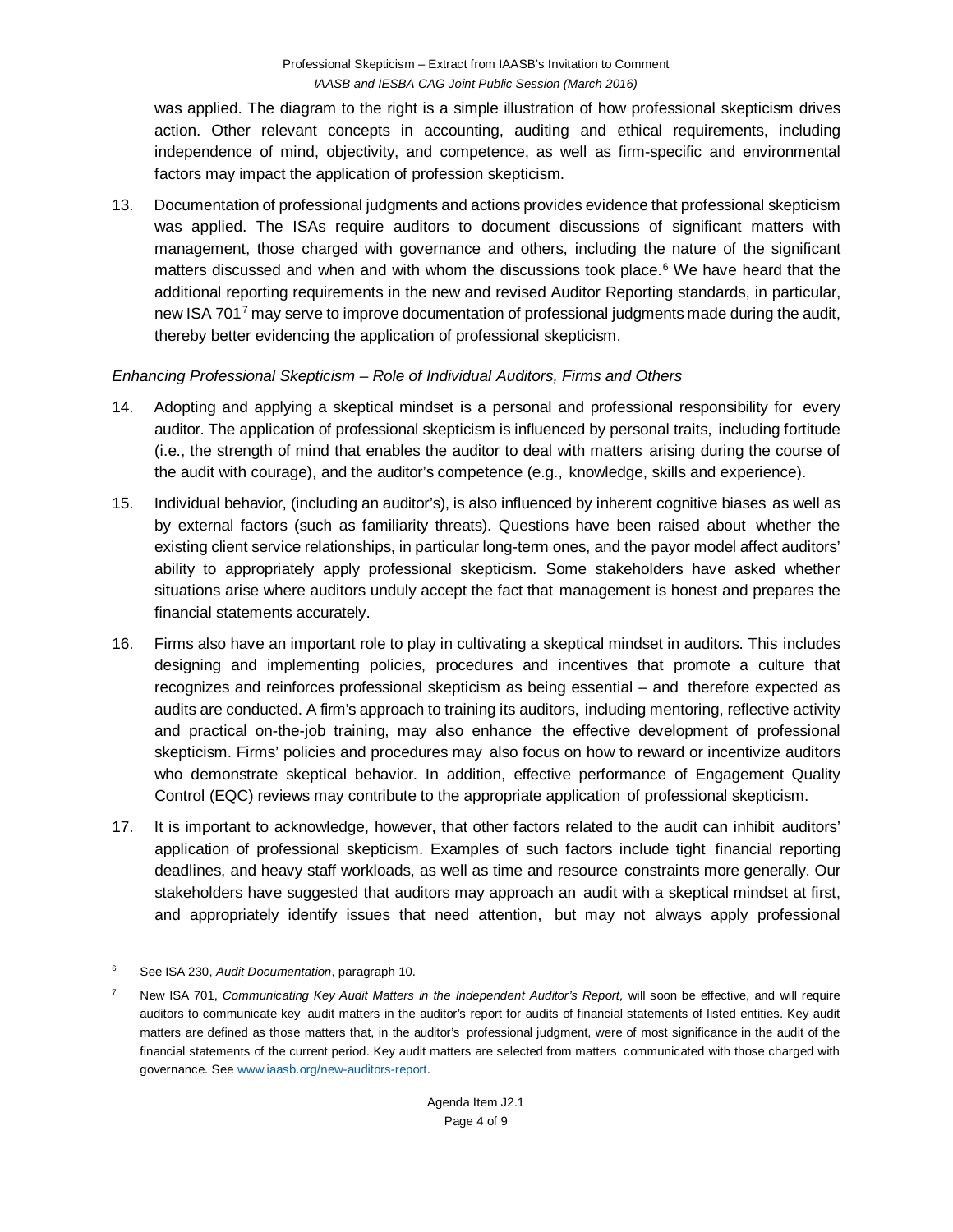skepticism in following through with appropriate actions (i.e., revising risk assessment, designing and performing responsive audit procedures or properly documenting their findings and conclusions). This may ultimately call into question whether professional skepticism was appropriately applied in the audit.

- 18. Environmental and contextual factors can also affect the application of professional skepticism. These include the business environment, laws and regulations, as well as the local norms and culture in which an auditor operates. For example, we have learned from discussions with stakeholders that auditors in certain jurisdictions may be less comfortable challenging management when auditing areas in the financial statements that are highly judgmental or subjective.
- 19. Outreach and research suggests that firms, national auditing standard setters (NSS), and others are well-positioned to take on initiatives to assist in addressing the concerns that have been raised about professional skepticism. We have identified those parties as "direct influencers" (listed in the box to the right). We believe that the "direct influencers", in particular audit committees, have a significant role to play in challenging and questioning the auditor's application of professional skepticism.
- 20. NSS and professional accountancy organizations, educational institutions and others can positively influence the training and education of auditors, thereby developing and promoting the necessary competence to apply professional skepticism and raising awareness of the factors that may inhibit its appropriate application.

*Stakeholders who can directly influence professional skepticism*

- Firms/Networks of firms
- Standard setters, including NSS
- Professional accountancy organizations
- Educational institutions
- Those charged with governance, including audit committees
- Regulators and audit oversight bodies
- Management/those responsible for preparing the financial statements

# **Our Preliminary Views on a Possible Way Forward**

- 21. We raised the possibility of undertaking work on professional skepticism in our consultation on our Strategy for 2015–2019 and current Work Plan. Stakeholders who responded to this consultation acknowledged the complexities and challenges we would face in addressing this topic. In general, respondents did not support a discrete standard-setting project leading to changes to ISAs as the primary or only response to the concerns and issues that have been identified. Rather, they suggested that it would first be necessary for us to further explore behavioral, training and other issues in order to have a better basis for understanding what more we and others could do in this area.
- 22. We are committed, in the public interest and with an open mind, to delving into this complex subject. We want to find meaningful actions that we and others could take to enhance the application of professional skepticism – in a way that takes into account personal traits and their influence on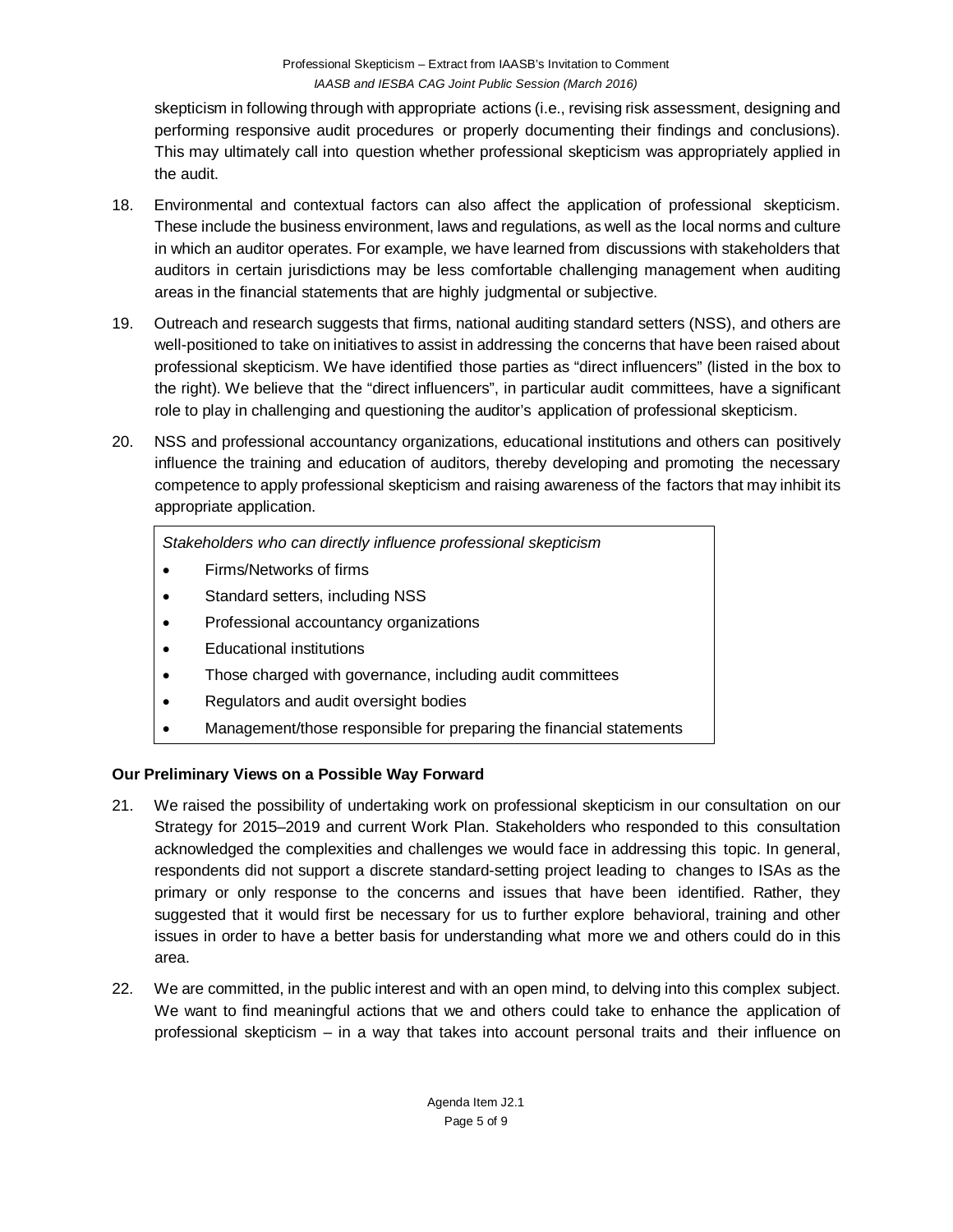auditor behavior and the importance of developing auditor competencies, recognizing that external factors or barriers will continue to exist.

### **Our Activities to Date**

- [Feedback from](http://www.iaasb.org/publications-resources/basis-conclusions-iaasb-work-plan-2015-2016) the consultation<sup>8</sup> on our *Strategy for 2015-2019* and *Work Plan for 2015-2016*
- Professional Skepticism [Panel Discussion](http://www.iaasb.org/news-events/2015-06/professional-skepticism-panel-discussion)<sup>[9](#page-5-1)</sup> hosted during our June 2015 meeting
- Feedback provided by the IAASB CAG at its [September 2015 meeting,](http://www.iaasb.org/cag/meetings/new-york-usa-0)<sup>[10](#page-5-2)</sup> following a presentation from an academic specializing in professional skepticism
- Consideration of conceptual issues related to professional skepticism during our [September](http://www.iaasb.org/meetings/new-york-usa-10) 2015<sup>[11](#page-5-3)</sup> meeting
- Summary of academic research on professional skepticism undertaken in 2013–2015 and related discussion at our [December](http://www.iaasb.org/meetings/new-york-usa-11) 2015 meeting<sup>[12](#page-5-4)</sup>
- Incorporating discussion of professional skepticism into our outreach and liaison activities with a wide range of stakeholders

### *Areas Being Explored*

- 23. We believe that responding to the concerns raised about professional skepticism will involve a coordinated approach by the IAASB, IAESB and IESBA. Accordingly, a [Joint Working](http://www.iaasb.org/projects/professional-skepticism) Group of representatives from these boards is exploring the following areas to inform our deliberations, including:
	- Whether it is clear what is meant by "professional skepticism" and whether the concept is consistently described across the ISAs, IESs and IESBA Code – for example, whether the links between the term professional skepticism and other concepts (such as professional judgement, integrity, independence of mind, objectivity, and sufficient appropriate audit evidence) are clear and well-understood.
	- Whether the current requirements and guidance in the International Standards that refer to professional skepticism are clear as to what is expected from auditors, including:
		- o Whether the manner in which requirements in the International Standards, in particular those that address the audit of highly judgmental or subjective areas, are designed effectively and use appropriate terminology and language to drive appropriate auditor behavior.
		- o Whether guidance can be developed to support auditors in their consideration of whether they have appropriately applied professional skepticism in the context of an individual

<span id="page-5-0"></span> <sup>8</sup> <http://www.iaasb.org/publications-resources/basis-conclusions-iaasb-work-plan-2015-2016>

<span id="page-5-1"></span><sup>9</sup> <http://www.iaasb.org/news-events/2015-06/professional-skepticism-panel-discussion>

<span id="page-5-2"></span><sup>10</sup> <http://www.iaasb.org/cag/meetings/new-york-usa-0>

<span id="page-5-3"></span><sup>11</sup> <http://www.iaasb.org/meetings/new-york-usa-10>

<span id="page-5-4"></span><sup>12</sup> <http://www.iaasb.org/meetings/new-york-usa-11>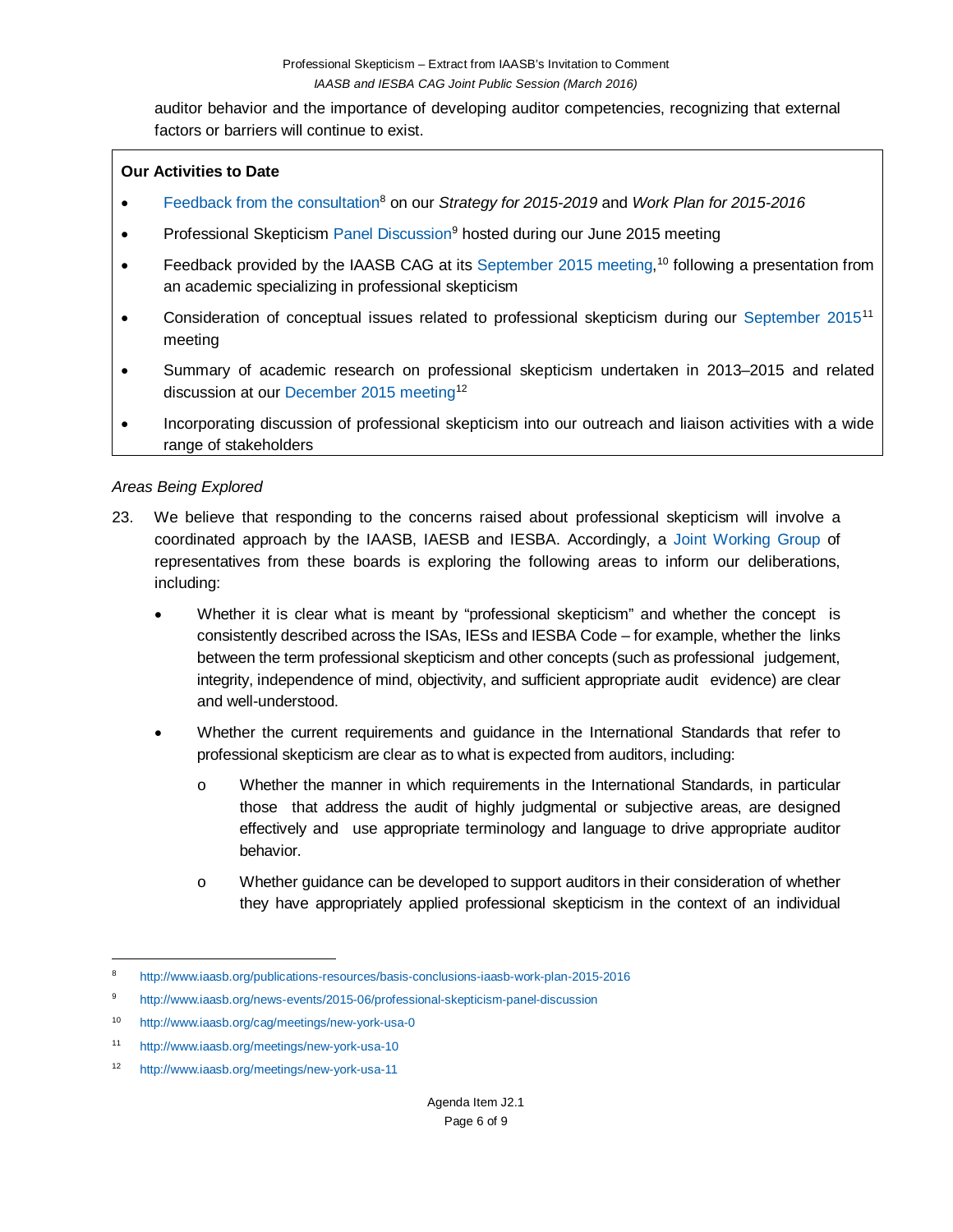engagement – for example, has enough of the right kind of work been done, and at the right time, as a basis for the auditor's conclusions?

- o Whether there is a need for clarification in the ISAs about what constitutes evidence of the application of professional skepticism and how auditors should document the application of professional skepticism in their working papers.
- Whether there are specific actions that firms should take to address professional skepticism, including consideration of the effect of firm culture on the application of professional skepticism.
- How auditors can be effectively trained and how their competencies can be further developed to enhance the application of professional skepticism.
- How the International Standards should recognize and address the nature of auditors' personal traits and biases that may inhibit the appropriate application of professional skepticism.
- How the technical nature of these concepts can be better brought to life in the auditor's understanding of the purpose of an audit and with respect to stakeholders' expectations about how professional skepticism is to be applied.
- The potential effect of evolving use of technology in audits, together with increasing business complexity, for example, whether auditors use technology (such as audit software applications and checklists) appropriately to support the application of professional skepticism.

We plan to emphasize the importance of professional skepticism in revising specific standards.

- The role of engagement partners, EQC reviewers, audit committees, audit oversight bodies and others in influencing the appropriate application of professional skepticism.
- How the local norms and culture impact the application of professional skepticism.
- Whether a professional skepticism framework or a professional judgment framework that focuses on professional skepticism (a topic already explored by some firms) should be developed.

## *Our Current Projects – A Step Forward*

- 24. We believe our current efforts on quality control and group audits, as well as our project on accounting estimates, provide opportunities to reinforce the concept of professional skepticism. Our efforts related to quality control and group audits are described in this consultation, for example:
	- (a) How firm leadership responsibility and accountability (i.e., "tone at the top"), firm culture and strategy, as well as actions by the engagement partner, can better promote the application of professional skepticism in audits (see paragraphs 125–135). For example, we will explore:
		- (i) How to reinforce that quality is essential in performing audits and highlight the importance of an internal culture that sets expectations for the appropriate application of professional skepticism throughout the audit, and allows engagement team members to raise concerns without fear of negative consequences.
		- (ii) How a firm's policies and procedures reward and incentivize auditors who demonstrate skeptical behavior in performing audits.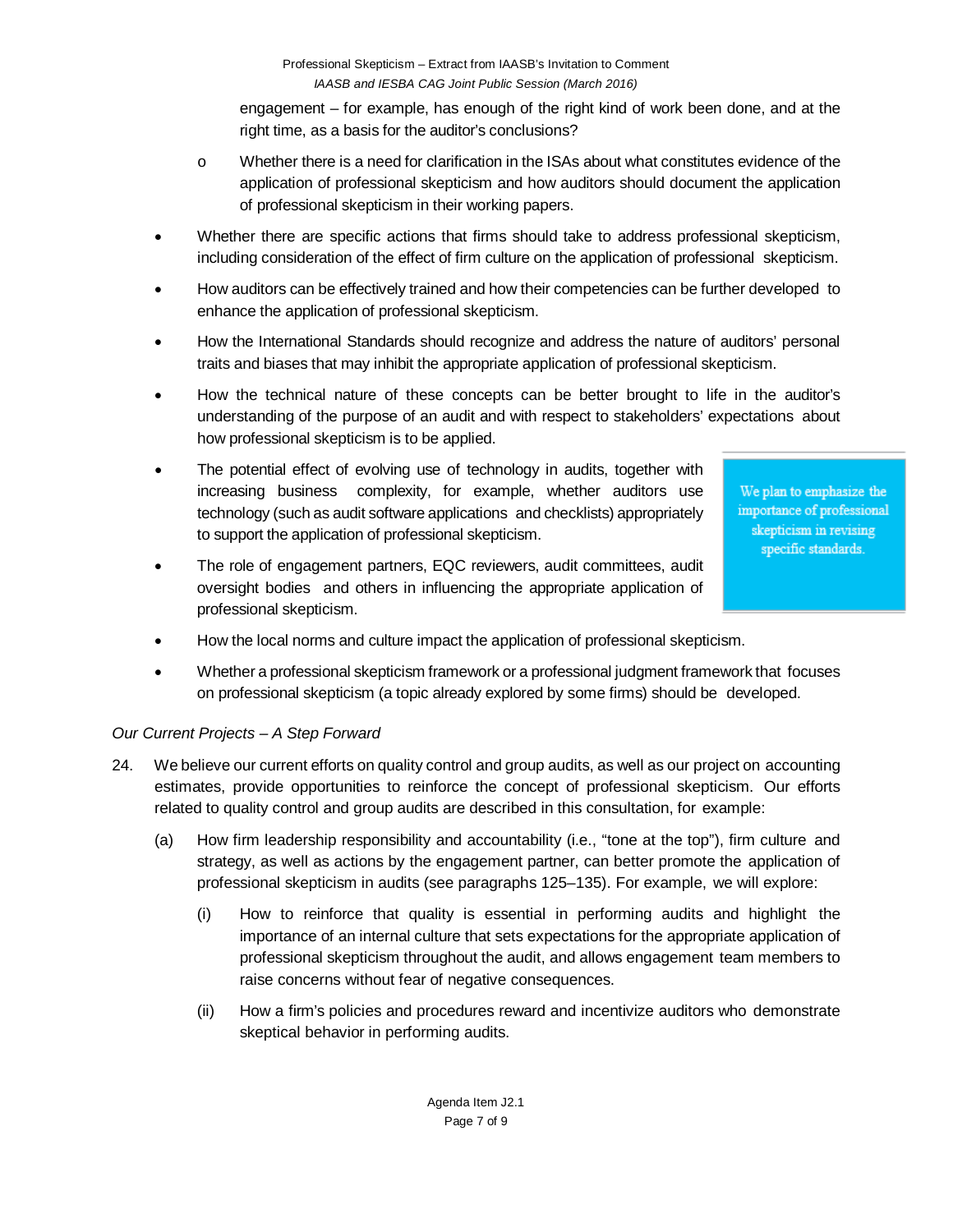- (b) Steps that could be taken to better encourage appropriate application of professional skepticism with respect to judgments made by the group engagement partner and group engagement team in a group audit, including more robust interactions and communications with component auditors (see paragraphs 198, 201, 242, 288 and 299).
- 25. As part of its work to revise ISA 540,<sup>[13](#page-7-0)</sup> we will seek to stress the importance of professional skepticism and its role in making professional judgments in relation to the auditing of accounting estimates that are complex or have been identified as having high estimation uncertainty. These accounting estimates generally involve significant management judgment and therefore there is an increased risk of unintentional or intentional management bias. In this regard, consideration could be given as to how the requirements in ISA 540 are drafted, with a view to making amendments that improve the focus on auditors approaching accounting estimates with a more questioning mindset rather than one of corroboration. The revised standard could also highlight the need to consider the effect of contradictory audit evidence that comes to the auditor's attention.
- 26. Other areas that could benefit from more emphasis on professional skepticism may emerge from our:
	- (a) Information-gathering about the use of audit data analytics.
	- (b) Future projects, such as the project to address issues with the auditor's identification and assessment of risks (ISA 315 (Revised)).<sup>14</sup>

### **Relevant IAESB and IESBA Developments**

- 27. The IAESB's consultation on its future strategy acknowledges the relevance of the topic of professional skepticism and poses a question to stakeholders about what actions can be undertaken by the IAESB to improve auditors' professional competencies related to the application of professional skepticism.
- 28. The IESBA is actively contributing to the activities of the Joint Working Group, with a view to determining whether there are areas within the IESBA Code where there would be benefit in elaborating on, emphasizing or clarifying ethical considerations relating to professional skepticism in ways that would support and complement the discussion of professional skepticism in the ISAs and the IESs.

### **How Your Feedback Will Be Used**

- 29. The Joint Working Group will consider various inputs, including the feedback to this consultation and the IAESB's next steps in developing its future strategy, as well as relevant national developments and the results of academic research. The group will make observations or recommendations for further actions for the standard-setting Boards to consider. These will include whether standardsetting activities may be appropriate and what other potential actions might be necessary in the public interest.
- 30. The Joint Working Group's work, feedback from this consultation, and our planned outreach in 2016 is intended to open the dialogue about these fundamental issues. This input will help us consider

<span id="page-7-0"></span> <sup>13</sup> ISA 540, *Auditing Accounting Estimates, Including Fair Value Accounting Estimates, and Related Disclosures*

<span id="page-7-1"></span><sup>14</sup> ISA 315 (Revised), *Identifying and Assessing the Risks of Material Misstatement through Understanding the Entity and Its Environment*